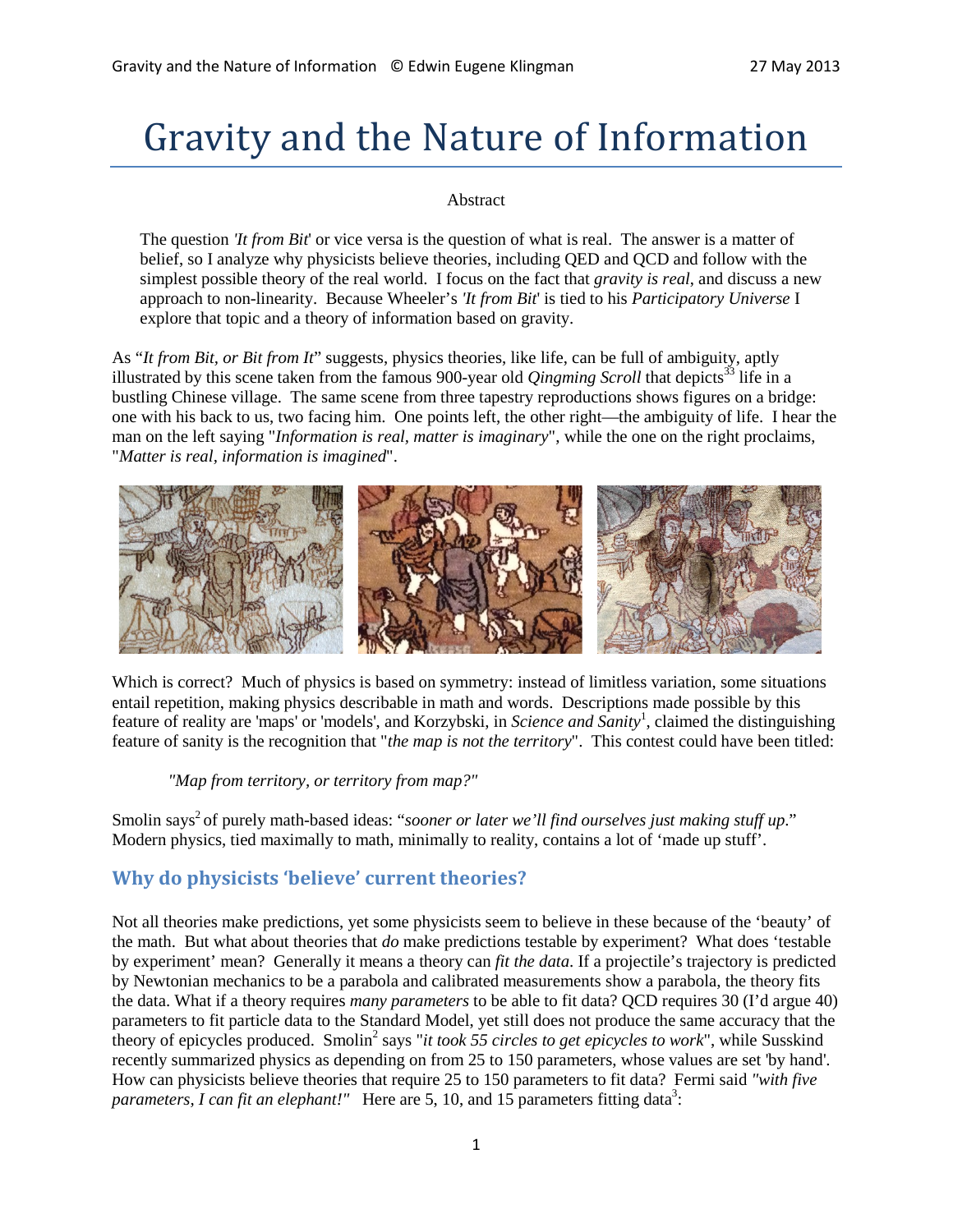

If the prediction a theory makes agrees with experiment, then physicists may *believe* the theory, yet, Smolin says, "*the theory of epicycles was good to one part in 1000"*, concluding:

"*Neither mathematical beauty nor agreement with experiment can guarantee that the ideas a theory is based on bear the slightest relation to reality."*

Mass is energy; if energy is conserved, then quantum events must 'add up'. The Standard Model *defines* allowed energy states (particle masses) and then uses ad hoc 'creation' and 'annihilation' operators to *add* and *subtract* the energies while conserving momentum. As in *all* statistical particle physics, the partition function establishes probabilities based on energy. Is it any wonder the Standard Model fits the data?

*Quantum Electrodynamics* is almost synonymous with accuracy. QED's Feynman diagrams are based on *virtual particles*—which seemed reasonable when vacuum energy was 120 orders of magnitude greater but that was an error, *the largest error ever made in physics*, and QED made it. The question is '*What do Feynman diagrams predict?*' not '*What do they fit?'* Today QED can't even predict the simplest generic atom, a particle orbiting a proton. Historically, QED has been tailored to the electron very accurately, but simply replace the electron by its sibling, the muon, *differing only in mass*, and the model falls apart; the Lamb shift prediction—the Holy Grail that established QED as ultimate physics theory—fails<sup>4</sup>. For four decades Kinoshita <sup>5</sup> measured and calculated a *Lamb shift*-based anomalous magnetic moment and used this to update the value of the fine structure constant, but muonic hydrogen calculations are off by 4%! So, is QED —physics' crown jewel—good for ten place accuracy or only about one order of magnitude? A hard question for many to contemplate. QED's worst gives 4% accuracy and QCD's best about 1%—both ten times worse than the theory of epicycles—yet dogma such as *virtual particles*, *QCD color*, *Bell nonlocality* or other premises are *never to be questioned*. ET Jaynes<sup>6</sup> reminds us that:

*"…a false premise built into a model which is never questioned cannot be removed by any amount of new data."*

Since Bell formulated his simplistic inequality<sup>7</sup>—which is all that non-locality is actually based on—the idea of local realism has been losing ground. It's driven the unreal to the forefront, much as Gresham's law—'*bad money drives out good'*—is a truism for economics. Many choose math over physical reality, but as Smolin says, "*The mystic's view that the mathematical curve is 'more real' than the motion itself*", is a fallacy ignoring the distinction between recording motion in time [information] and time itself.

"*Once you commit this fallacy, you're free to fantasize about the universe being timeless; even being nothing but mathematics."*

Smolin decries references to other universes, non-realized ensembles, or other Platonic realms:

*"There's a cheapness at the core of any claim that our universe is ultimately explained by another, more perfect world standing apart from everything we perceive. If we succumb to that claim, we render the boundary between science and mysticism porous. [It] is at root a religious aspiration.*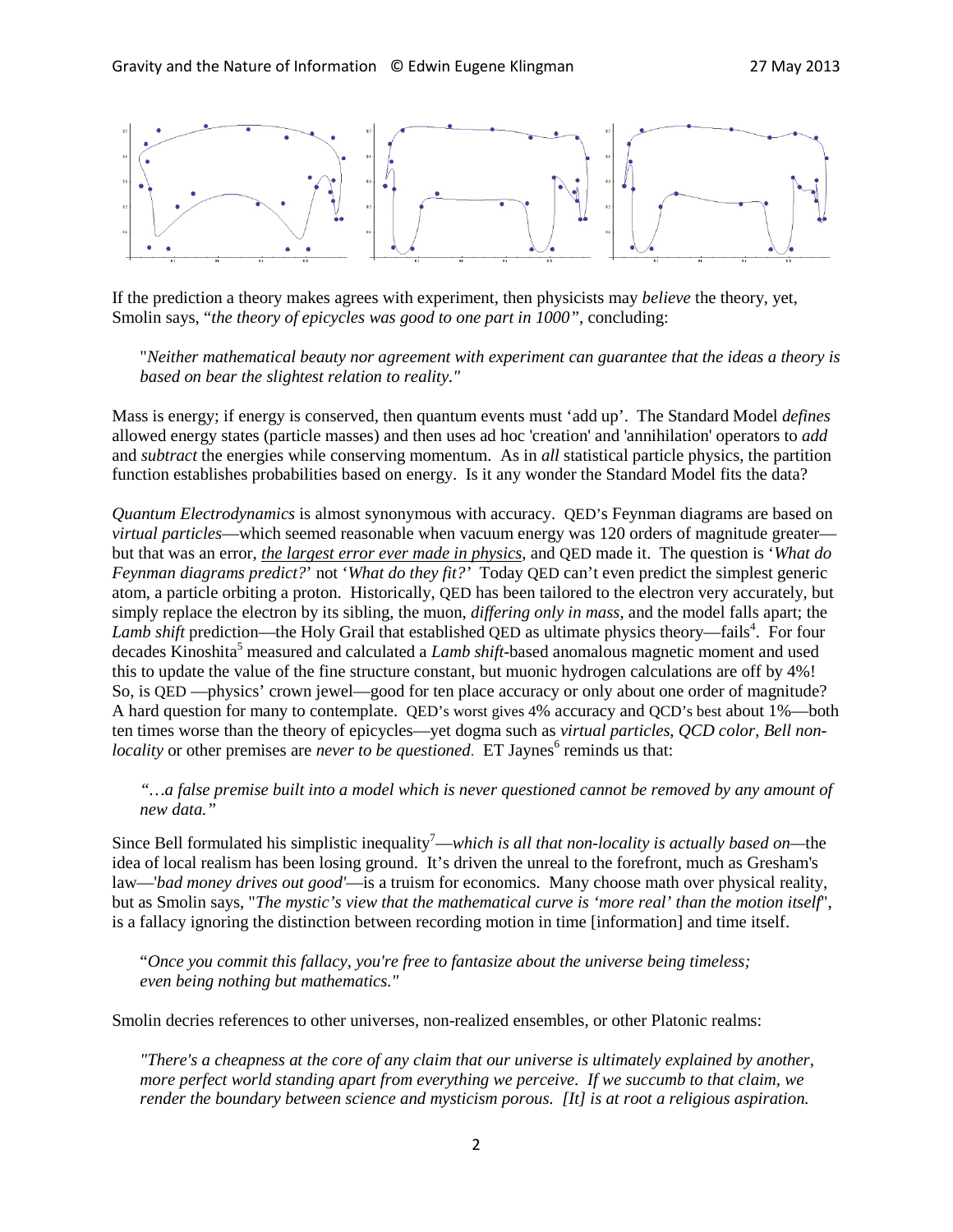*It is far more challenging to accept the discipline of having to explain the universe we perceive and experience only in terms of itself – to explain the real only by the real…"*

# **A GEM theory of reality:**

Last month a *paper* 8 , *"Inflationary paradigm in trouble after Planck2013",* analyzed the latest results:

*"Planck satellite data shows with high precision that we live in a remarkably simple universe."*

Yet physicists for half a century have been proposing more and more complex theories by adding strings, new fields, new dimensions, new symmetries, new super-particles, new universes, new nonlocal, unreal interpretations of statistical data. But rather than postulate *hundreds of fields* as Susskind does<sup>9</sup> for his *Multiverse,* we can assume that only *one real field* existed initially. If so, it could evolve *only* through *self-interaction*. If we call this field  $\phi$  and the change or evolution operator  $\nabla$  $\frac{1}{x}$ , then this English statement about evolution has a math equivalent<sup>10</sup> (expressed in *Geometric Algebra* notation):

$$
\vec{\nabla}\vec{\phi} = \vec{\phi}\vec{\phi}.\tag{1}
$$

This is our master equation. Initially we assume nothing of  $\phi$  $\overline{a}$ or  $\hat{\nabla}$  $\rightarrow$ . But if  $\phi$  $\overline{a}$ is a field, then, per Maxwell, it has energy proportional to  $\phi^2$  and, per Einstein, it has mass proportional to energy,  $\vec{\nabla}\vec{\phi} = m$ , which resembles Newton's law; hence we propose  $\phi$  $\bar{z}$ is gravity and  $\vec{\nabla}$  is the vector differential operator. If  $\vec{\phi} = \vec{\nabla}\psi$  then  $\nabla^2 \psi = (\vec{\nabla}\psi)^2$ . Our equation, with  $\vec{\phi} = \vec{G} + i\vec{C}$ , leads to *space* and *time*:

$$
\vec{G} = 1/\vec{r}
$$
 and  $\vec{C} = 1/\vec{t}$  (with  $c^2 = 1$ ,  $\vec{G} \sim c^2/\vec{r} \equiv acceleration$ )

Although Newton's equation can be derived from it, our equation is *not* Newton's equation, which is time independent and cannot evolve—our equation is defined by evolution and yields unidirectional time—as far as I know, *the only fundamental equation in physics to yield asymmetric time!* ( $\vec{C} = -t^{-1} = 1/\vec{t}$ ) A consistency condition then immediately yields  $\Delta m (\Delta x)^2 / \Delta t = \hbar$ , where  $\hbar$  is a constant of action.

*In other words, the simplest possible assumption about the origin of the universe yields gravity, asymmetric time, and a quantum action condition isomorphic to Heisenberg's uncertainty principle.* 

Our master equation also leads to<sup>11</sup> a relation for gravito-magnetism,  $C$ :

$$
\vec{\nabla} \times \vec{C} = \kappa \rho \vec{v}
$$
 ( $\kappa$  = coefficient,  $\rho$  = mass density,  $\vec{v}$  = velocity)

Both Einstein and Maxwell derived<sup>12</sup> this same equation. It is *the* key equation for much of what follows. It leads to Schrodinger's equation and even provides quark confinement without color. As it is simply the 'weak field equation' of general relativity, one might think it identical to GR. But *our Master equation is not GR*. It reproduces GR equations, but it represents a Yang-Mills gauge theory of mass that addresses many current anomalies of particle physics: proton size of muonic hydrogen, halo neutrons, negative core of neutron, lack of sea quarks, 'string-like' p-p collisions,  $J/\psi$ -suppression at LHC and RHIC, and *may* yield particle mass from first principles. It also has significant qualitative implications for Big Bang, dark energy, dark matter, and cosmological jets, but I've performed no relevant quantitative calculations, so I make no claims here.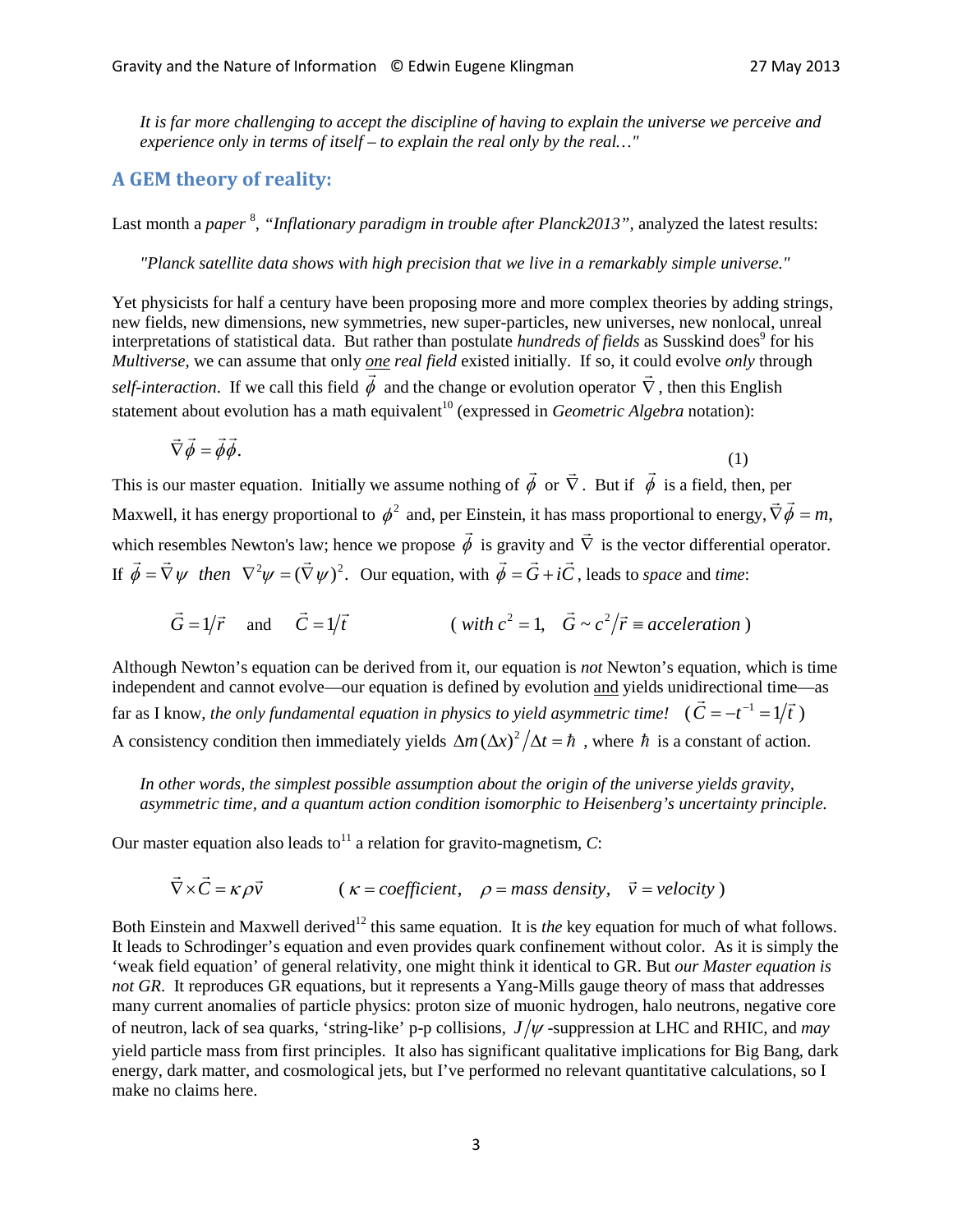## **Is gravity real?**

Take LSD. Or find a big rock and kick it- *hard*. Jump off a tall building. These actions provide proof, in a way mathematical proof can never hope to equal, that *molecules are real*, *rocks are real*, *gravity is real*. Many math-oriented physicists no longer believe in reality, claiming physical reality is derivative, based on 'information'—imagined to have some reality that supersedes 'hard' things. Bell led these physicists into *Strawberry Fields* ("*nothing is real, and nothing to get hung about"*). They now believe local reality does not exist—all is math until a *measurement* collapses the information-based wave function, which then miraculously affects physics arbitrarily far away, *instantly*. Yet conjectured strings, branes, axions, anyons, super-symmetry, multiple dimensions and universes have only imagined reality. Not so gravity.

*Gravity is real*. This is experientially obvious, yet gravity is considered *mere geometry* by many, despite MTW's statement<sup>13</sup> that "*any physical theory originally written in a special coordinates system can be recast in geometric, coordinate free language*." Of course it can—distance *determines* geometry! Gravity may not fit into quantum mechanics, but quantum mechanics *does*<sup>14</sup> fit into gravity.

FQXi recently noted15 Kauffmann's work: *self-gravitation establishing an upper bound on local energy*  the bugaboo of all quantum field theories. A week later a *Phys Rev Letters* paper<sup>16</sup> showed how colliding particles can produce black holes. Both depend on the remarkable fact that *all energy gravitates*. Energy has mass, and mass gravitates. Given sufficient energy and short enough wavelength, gravity dominates all other energies, *including kinetic and Coulomb*. This most revolutionary concept in physics has yet to be grasped by most physicists, who believe gravity has little to do with particles. Due to non-linearity, *particle level gravity has been unsolvable*; the *n-GEM* technique (see below) may change this.



The problem has been solving Einstein's equations for non-linear behavior of the field. I've succeeded in *non-linearizing* the linear weak field equation of relativity, which is necessary since the full non-linear field equations are impossible to solve in any but the simplest cases (Schwarzschild and Kerr metrics). My approach is easy to understand. Motion of mass induces C-field circulation, which, per Maxwell, has energy,  $E \sim C^2$  and hence, per Einstein, mass,  $m = E/c^2$ . Thus *the field itself adds mass to the motion*,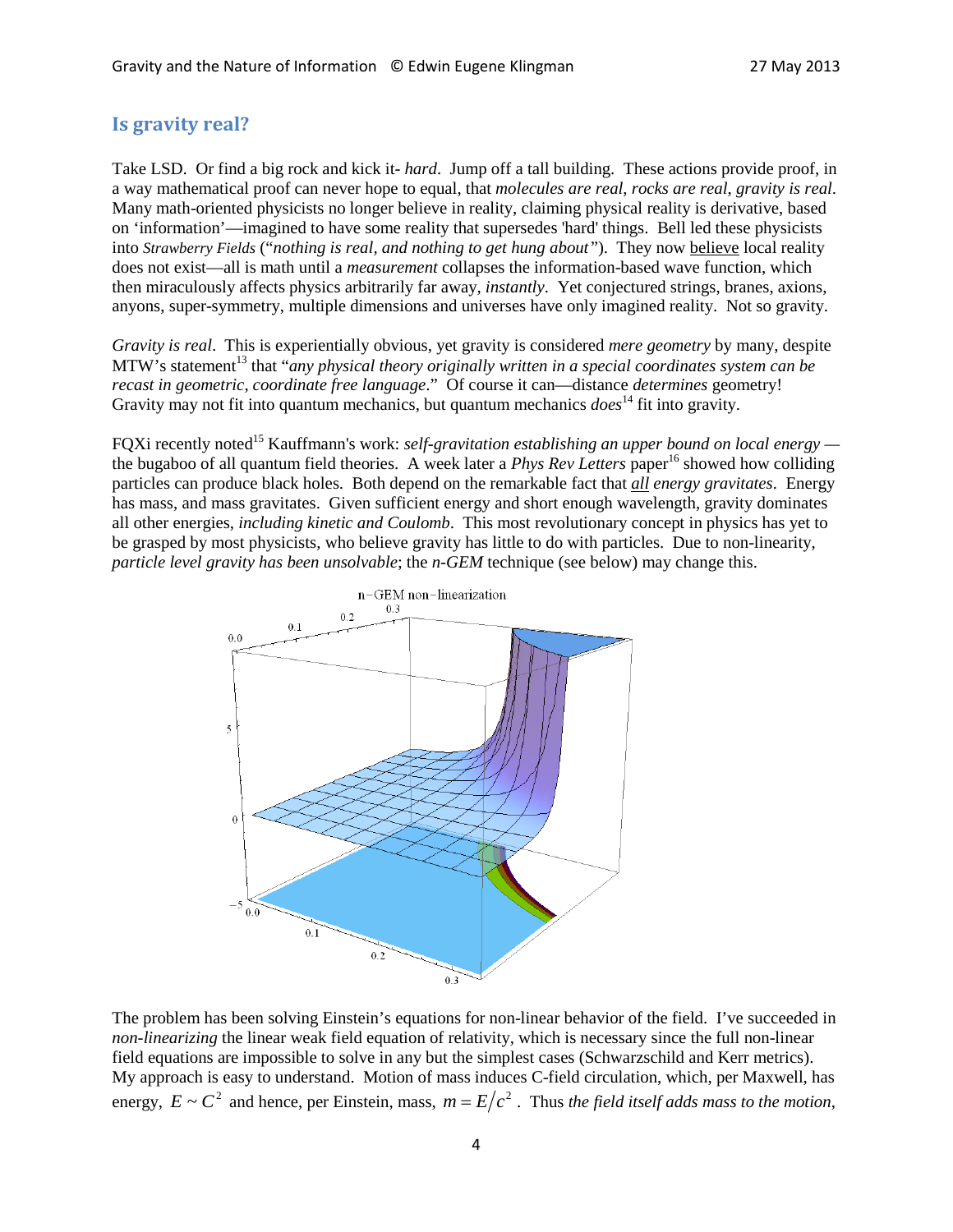which produces more C-field, which produces more mass, etc. If we add the induced terms to the linear equation, it becomes non-linear*, but in a simpler form* than Einstein's field equations. I've solved this and the behavior of the solution is shown above. The axes are mass density  $\rho$  and velocity  $|\vec{v}|$ , representing the behavior of the solution is shown above. The axes are mass density  $\rho$  and velocity  $|\vec{v}|$ , representin the source terms in  $\vec{\nabla} \times \vec{C} = \kappa \rho \vec{v}$ . For low mass density and velocity, the solution is relatively flat; the self-interaction grows until a threshold is reached, whereupon the field grows in strength almost without limit! The process does not *create* energy; it transforms it from a driving force. Since all such forces are finite, non-linear growth of the field terminates, but the process should yield sufficient field strength for effects I've claimed, and its predictions can be tested. The theory leads to a number of predictions, but I've not had time to apply the new *n-GEM* technique to these, so I will mention only one. Gomez, et al. have observed<sup>17</sup> vortices in superfluid <sup>4</sup>He droplets, by introducing Ag atoms, subsequently deposited and imaged via electron microscopy, as shown below.



They expect to be able, via x-ray diffraction, to image inside the droplets in flight. I predict—if this is a C-field-induced phenomenon—that the vortices will be found to be aligned with the particle velocity.

## **What does it mean to linearize an equation?**

From conversations, I conclude that it's often believed linearizing a non-linear field equation *linearizes the field.* What one does to an equation has absolutely no effect on the physical field! Let me be clear:

## *Linearizing an equation does NOT make a non-linear field linear. It only allows one to solve the equation as if the field were linear.*

The field does not cease to be non-linear, nor to interact with itself. The self-interacting behavior, seen in the diagram, is dependent on mass density  $\rho$  and velocity  $\vec{v}$ ์<br>|<br>→ . Gravity is a *field,* not *abstract geometry*. Given sufficient energy it can produce particles; electrons and quarks or micro black holes. The G- or gravito-electric field produces black holes, the C- or gravito-magnetic field produces particles. The Cfield aspect underlying its ability to produce particles is shown in the following duality diagram:



a. linear-mass-flow-induced circulating C-field b. circular-mass-flow-induced linear C-field

Maxwell's electrodynamics has well known dualism between *E* - and *B* -fields. Physicists love dualism, their current love being AdS/CFT duality—a conjectured equivalence between string theory and gravity, formulated in 11-dimensions. Try to find anything real in Schwarz's AdS/CFT paper<sup>18</sup>. The *real* dualism formulated in 11-different stons. The volume any different in Schwarz's AdS/CPT paper. The real dualistical of gravity arises from a magnetic analog relating field energy density to current density:  $\vec{\nabla} \times \vec{C} = \kappa \rho \$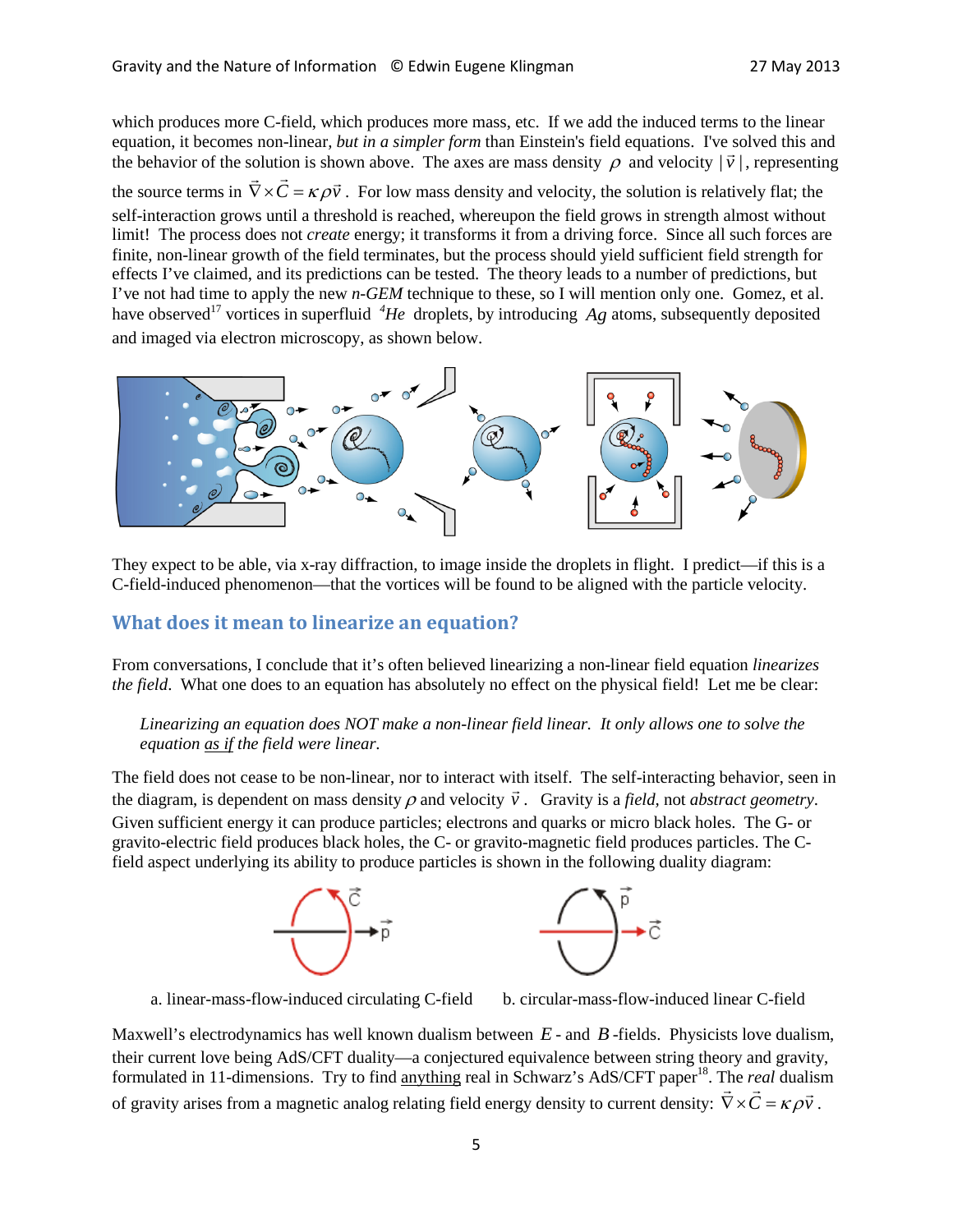Circulation of the field, induced by linear local mass flow, has a dual linear field, induced by circulating mass flow. Linear motion induces circulating motion, and vice versa. An analog appears in the Kerr geometry of General Relativity<sup>19</sup>. Since *linear motion induces circular motion in the field* with dimension  $1/t$ , every moving mass carries a clock with it; special relativity relates these clocks. Thus a circulating field accompanies every particle like a bow wave accompanies a moving boat—guaranteed by general relativity. De Broglie related its wave-length to the particle motion. The strength of the gravitomagnetic C-field is a function of mass density ρ and electrons are almost certainly *the highest density entities that exist*, so it's not surprising that the C-field is inseparable from electrons, exhibited as the wave function. Even Bell favored *real fields* as wave functions, and recent experiments<sup>20,21</sup> support this.

From this scale-invariant duality is built a *real* world—with 3 dimensions plus time. How does one field evolve into so many things? Leibniz said "*Time and space are not things, but orders of things.*" A field is a *thing* distributed over space and enduring in time. Motion in the field induces an accompanying wave function in de Broglie-Bohm-like (but not *exactly* like!) fashion. Nonlinear vortices in the field form selfcapturing solitons to produce particles<sup>22</sup> of the Standard Model. [*The Chromodynamics War* ] Three such entities can form a proton and apparently last forever. Their flux tube-based structure is string-like enough for Veneciano to claim that proton-proton collisions look like strings colliding; a wrong turn that led to 40 plus years of string theory. Non-linear gravity can produce, confine and transform particles given enough local energy; these particles then interact and accumulate in rich structures.

## **How does information use structure? Via thresholds!**

Once structures exist it is a simple task to create logic gates. All one needs is a *threshold*–almost any will do—to structure NOT- and AND-gates; *any logic at all* can be constructed from inter-connected NANDs. For example<sup>23</sup>, the *Lac operon* activates itself on condition '*lactose AND NOT glucose*' ( $\equiv$  *lac NAND glu*). The most useful structure to build<sup>24</sup> is a *counter*, to accept inputs and *produce numbers*. Given numbers, how does one construct a model or map? The goal of formal description of the physical world is to build the simplest structure consistent with all observations (numbers derived from measurements) treated as representing an object. But how do we reduce an indefinite number of measurements to a finite number of features to be associated with an object system, and what is the *best* feature set? The most universal function on two numbers is the difference or distance  $D(x, y) = ||x - y||$ , easily implemented with logic circuitry. The measurement space is now a metric space, in terms of which arbitrary partitions may be made in the set of all distances, divided into intra-set distances (between the members of a set) and interset distances (between numbers characterizing a set). The scheme looks like:



Defining this metric on our set of measurement numbers defines a topology; we can represent the object by a *feature vector*,  $[y_1, y_2,...y_j, y_{j+1}...]^T$ , the basis of all formal analogues of repeatedly measurable object systems. But what is the 'best' feature set? Find probability  $p_i$  that a measurement represents feature *i*. If  $p_i$  is unknown, choose a function that maximizes entropy, subject to known constraints.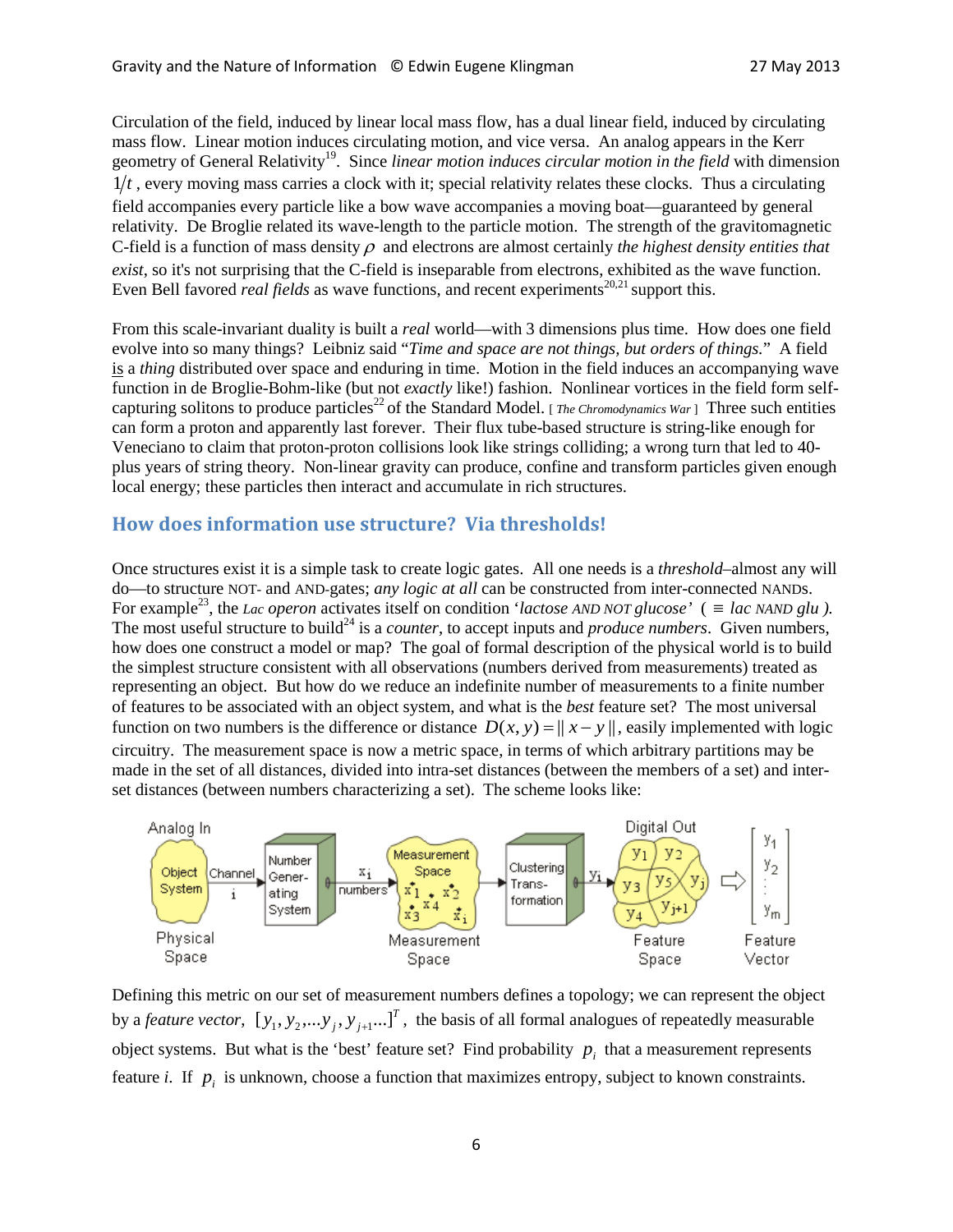$p(\vec{x})$  is chosen to minimize the population entropy for pattern  $x_i$ , defined as

$$
I=-\int p(\vec{x}) \ln p(\vec{x}) d\vec{x}.
$$

Entropy is a statistical measure of uncertainty so the feature set will be selected to minimize uncertainty as to which class a given pattern vector belongs. *This provides the best model of the object.* Means exist to perform all of these functions<sup>25</sup> [see *The Automatic Theory of Physics*]. We begin with an arbitrary classification of patterns and evolve a 'better' classification using entropy as the criterion. The model is thus a *structure* or *form* in hardware (computer or brain) and the addition of measurement data '*in-forms'*, or develops improved *in-*ternal *form-*al structure. This is the meaning of *in-form-*ation. It derives from the physical hardware that incorporates the map or model, and is inherently and unquestionably "*bit from it*". Without the physical, there simply is no information. To argue otherwise one must show how a world with no physical reality can be brought into existence from information. Wheeler's remark "*how to combine bits in fantastically large numbers to obtain what we call existence*" was just unsupported fantasy.

## **Participatory universe and 'in'-formation**

A bit represents choice; only a dead static universe could exist without choice. But choice and Wheeler's "*absence of a clear definition of the term 'bit' as elementary unit in establishment of meaning*" imply *awareness,* since there is no *meaning* absent awareness. He believed in a *Participatory Universe*, and participating as a particle or a wave is not what he had in mind. I suppose one can believe that a dead universe of *things* came into existence based on the sheer chance random rearrangements would somehow become *aware* and decide that, ergo, the universe must be participating, but this was *not* Wheeler's idea. A conscious universe is *not* a local event or entity. It makes sense only if *consciousness is inherently a field* which *concentrates locally* to become aware<sup>26</sup> of local structure and *'in'-formation*—the formation of a model or *encoded structure* within more comprehensive structure.

As Anderson said<sup>27</sup> "*more is different*". Our world results from entities—photons, neutrinos, electrons, and quarks—accumulating to build *micro-*, *meso-*, and *macro-*systems: protons, nuclei, atoms, molecules, proteins, DNA, viruses, cells and organisms. One might believe that arranging these in magical order creates awareness or one might suppose that a global field is self-aware, concentrating *locally* based on non-linear field interactions with mass flows. I hypothesize that *awareness came into existence but once*. A consciousness field does *not* arise when a number of Lego blocks are first assembled in correct order and re-arise with every organism that is born! It's been a *Participatory Universe* from the beginning.

## **Is math 'alive' or is gravity 'aware'?**

The notion that gravity is '*aware*' sounds strange to physicists, despite that, for several decades physicists have been speaking of math as '*alive*': "*living on a manifold*" or "*math lives in its own separate Platonic world*". What a debased concept of life! Yet gravity, which *is* real and which *does interact with itself* must, in some meaning of the word, be *aware* of itself. For all but true believers, the contrast is stark.

I could propose a *different* field, never seen, as the consciousness field. But rather than propose one more mystical field in physics (as if we need another one) the conscious field I propose is the same field that accounts for the physical existence of reality, that is, *gravity*—it is self-interacting and non-linear. It is *not* geometry, but a real physical field. To interact with itself, gravity must be, in some sense of the word, *self-aware*. In fact, it's the *only* physical field that is aware of *all* energies, *including potential and kinetic*.

*Thus the field is aware of both position and motion aspects of reality — Space and Time!*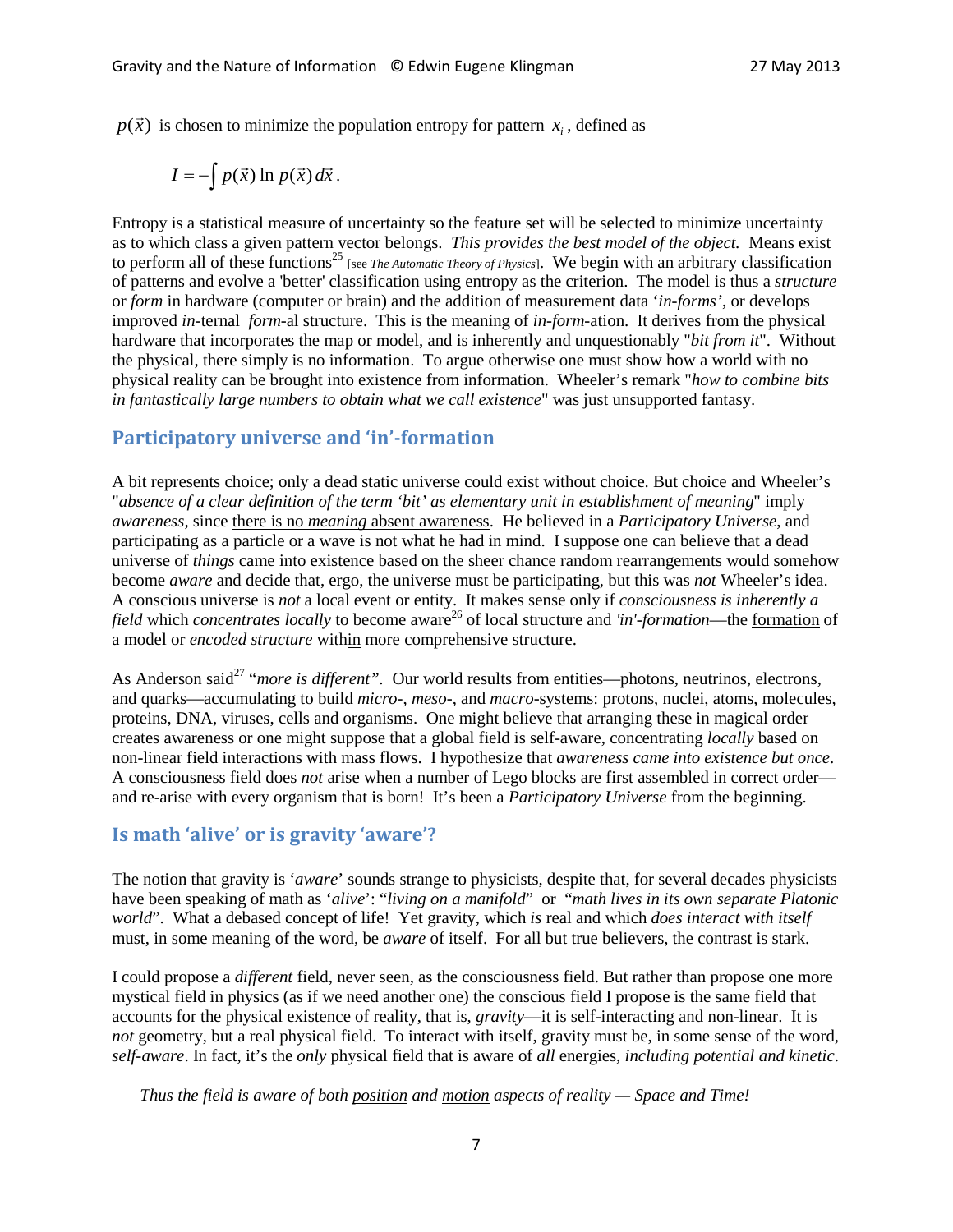But *awareness*, the ultimate mystery, differs from<sup>28</sup> *logic*, which is the basis of reasoning and thought. The *equations* of the gravity field do not relate to subjective *awareness* but to the objective physical interaction of the field with mass current density. Subjective awareness is not describable either in words or equations; only the objectively describable physical interaction with mass. Awareness is *located* in the field, but *concentrated* where the action is. The gravity field *affects* all mass and energy to an extent that depends on geometry; local awareness is of *action*—tied to local mass current density. In the theory of weak interaction it shows up as *neutral current density*. In low-energy quantum mechanics it's evidenced by wave functions induced by momentum flow. In neural networks it is the flow of ions in axons and of vesicles across synaptic gaps. At any level of structure the nature of 'in'-formation is *form*ation with*in* a local structure or system of structures. If mass flows, the field is aware of it.

The *meaning* of the flow is based on *local structures*, effectively the *decoding book*, whatever its form.

The *interpretation* of information, necessary for extracting meaning, demands a *code-book*, or decoding *structure*. As a simple example, when I was a child "*one if by land, two if by sea*" was understood by every child, and conveyed much information. What does it mean to one unaware of American history, one who lacks the initial data? McEachern's point<sup>29</sup> that initial data contains most of the information relating to equations is just as true of decoding information. Shannon's information need not be decoded, hence need not have meaning, but in physics, extracting meaning is the *purpose* of generating information! As McEachern also noted, we discuss particles in English without attributing to them the characteristics of the alphabet, but when we discuss them in Fourier terms (the heart of the Hilbert space formulation) we insist that they have super-position properties, despite that a superposed particle has never been seen.

Finally, note that Yau, of Calabi-Yau fame, said<sup>30</sup>:

*"In general relativity mass can only be defined globally ...as measured from far, far away (from infinity actually). In the case of local mass [...] there is no clear definition yet. [And] mass density is a similarly ill-defined concept in general relativity."*

So mass is no better defined, in physicists' primary theory of mass, than a consciousness field is defined.

## **Conclusion**

We've reviewed physics based on the evolution of *one* field, *not* hundreds of fields plus initial conditions. The field's *self-interaction* clearly implies, in some sense, *self-awareness*. The simplest self-interaction equation,  $\vec{\nabla}\vec{\phi} = \vec{\phi}\vec{\phi}$  (*change derives from self-interaction*) leads to a flow condition  $\Delta m (\Delta x)^2 / \Delta t = \hbar$ which establishes a *threshold* enabling 'in'-formation. It also yields the Maxwell-Einstein equation which establishes a *intestibia* enabling in -formation. It also yields the Maxwell-Enistem equation<br> $\vec{\nabla} \times \vec{C} = \kappa \rho \vec{v}$  with linear/circular duality resulting in particle generation (when energy is great enough) leading to Schrödinger's equation for unitary evolution of C-field-based wave functions. Such particles make possible semi-stable two-state systems with a *threshold*, thereby enabling logic, counting, and arithmetic. Logic circuits allow pattern recognition based on inter-set versus intra-set distances, and thus

*the division of the unitary world into 'feature'-based models and maps!*

I've shown<sup>25</sup> how robots accomplish such, and how the human brain does it more elegantly. Key to both:

*the threshold—essentially two-state—which provides the only real meaning of 'bit'*

i.e., *above or below threshold*. Thus a bit has meaning only when a real change *in form* of the structure (*in-formational* change) occurs. All else is simply energy exchange.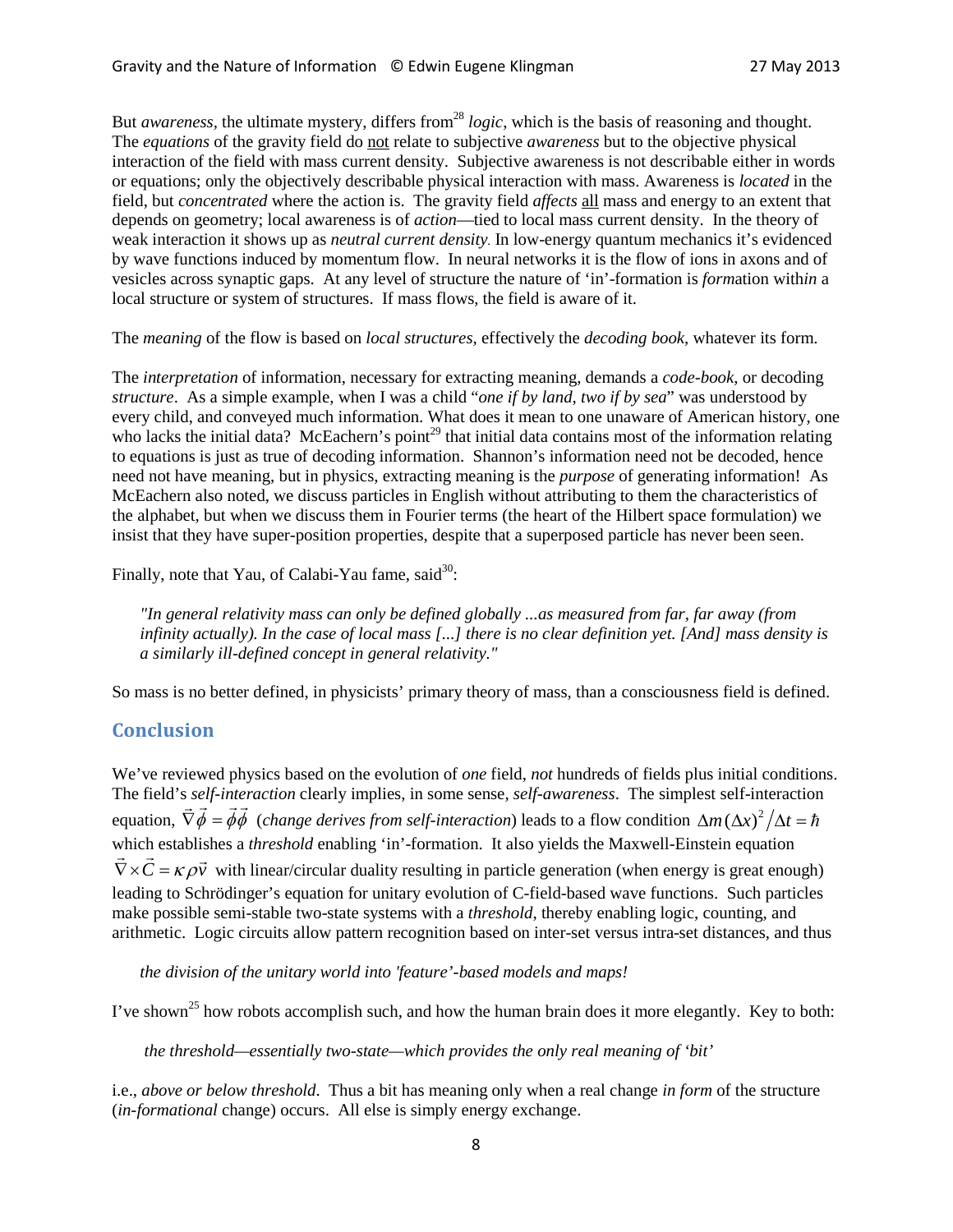Physicists' idea of a 'real' bit is a bit too simple; it doesn't account for *fractional* information or deal with the concept of 'false' information. It places all bits on the same level: '*Will it rain?'* has the same value as '*Will I get the death penalty?*' It is unclear what bits refer to: does *spin* have only two states, or is it that the direction of the apparatus' magnetic field forces spin into one of two states? For something from which physicists hope to derive all physical reality, 'bit' is pretty ill-defined. Smolin claims *entropy is inverse to information* and notes that entropy is an emergent property "*since it makes no sense to attribute an entropy to the precise microstate of the system.*" If both statements are true, it's difficult to see how information can be inverse to an emergent property but yet not be an emergent property—'*Bit from It*'.

Newtonian gravity is time independent, thus cannot evolve; our master equation is defined by evolution, hence is implicitly a function of time. The field's local and global nature, linear/circular duality, selfinteraction and unique *awareness* of all forms of energy serves as the basis of everything. Newtonian gravity is too simple for this purpose and Einstein's non-linear field equations are impossible to solve for any but the simplest situations. *n-GEM's* non-linearization of weak field equations may provide the tool needed to develop solutions based on one field, versus the *Standard Model*'s dozens of fitting parameters needed to fit the data. Jaynes: "*the proper question is not "How well do data D support hypothesis H ?"* [*but*] "*Are there alternatives H*′ *which data D would support relative to H, and how much support is possible?*" For a *unitary* universe rather than a multi-universe fragmented into dozens or hundreds of fields, particles, dimensions, symmetries, etc., properly understanding gravity is a good place to start, particularly self-gravitation of kinetic energy and its dominance at high energy over Coulomb fields. Smolin: "*the universe naturally self organizes to increasing levels of complexity, driven by gravitation.*"

#### *This is an anti-entropic characteristic that only gravity seems to exhibit—and living beings!*

One can accept the physics of the field and reject the interpretation of awareness associated with the field. The physics still works. But then one must explain awareness. No one has done so, and it's not for lack of trying. Physics has been averse to bringing consciousness into the picture, but this may be changing. In April *Phys Rev Letters,* <sup>31</sup> "*Causal Entropic Forces*" connects intelligence and entropy maximization!

#### *Bits* and *information* imply consciousness; *knowledge* and *meaning* of information require awareness!

From Oppenheimer's deep interest in *Zen*, to Cristi's *Tao* essay<sup>32</sup>, physicists are fascinated by the idea that *unity* underlies an apparent surface division of the world into related and correlated entities. Yet Zen *koans* remind us how terribly difficult it is for brains that have mastered the skill of partitioning and relating systems to reach mindful awareness of undivided Nature: the '*Not two*' aspect of reality. This difference in awareness separates '*It from Bit*' and '*Bit from It*' —the difference in believing '*math lives'* versus awareness of a unitary, self-aware universe.

Those focused on bits may say (as stated twice already in this contest) "*we don't have access to reality*". This claim is symptomatic of belief that "*math is real, but reality isn't*".

## *But we do have access to reality. I am aware of gravity right now—it's not 'bits' I feel, but gravity.*

And I'm aware of *time passing*. I am *self-aware*—that too is *real*. My self-awareness is integral, not fractured or fragmented. So I see *light* **—**not *a photon*, not a '*bit*'—but *images* focused by my lens on my retina in stable organized patterns that reflect the real source or at least the surface of last scattering. And I can *touch* that surface. It's hard. Korzybski was right about that.

One doesn't have to give up awareness of territory to appreciate the maps of physics.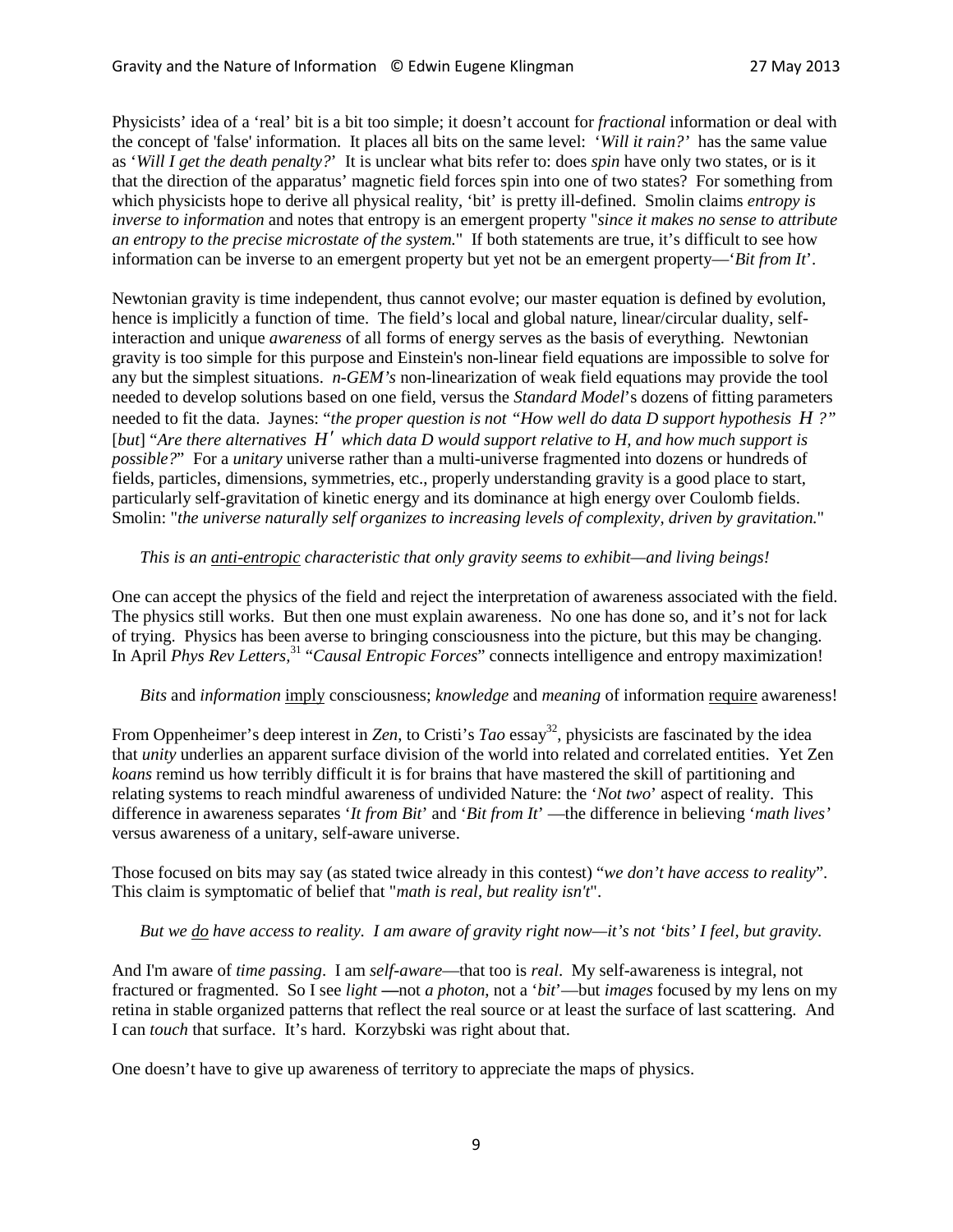## **Technical Endnotes**

Jaynes uses the basic product and sum rules [based on standard symbolism]

$$
P(AB|C) = P(A|BC)P(B|C) = P(B|AC)P(A|C)
$$

$$
P(A | B) + P(\overline{A} | B) = 1
$$

to derive the extended sum rule

$$
P(A + B | C) = P(A | C) + P(B | C) - P(AB | C)
$$

and, given reasonable desiderata, if on background information B the hypotheses ( $H_1, H_2, \ldots, H_N$ ) are mutually exclusive and exhaustive, and B does not favor any one of them over any other, then

$$
P(H_i | B) = \frac{1}{N} \qquad 1 \le i \le N.
$$

Application of the extended sum rule yields the Bernoulli urn rule: if B specifies that A is true on some subset of *M* of the  $H_i$ , and false on the remaining ( $N - M$ ); then

$$
P(A | B) = \frac{M}{N}.
$$

*"Much of probability theory derives from no more than this*.*"* In particular combinatorics applied to this yields entropy. While the entire formalism above is based on information, or 'bits', the key word is 'urn'. An urn is a *physical* container, containing *physical* entities, whose probability of selection is computed. This is the 'it' on which the 'bits' are focused. *No 'it', no 'bits'*!

"The probability assignments are not assertions of any physical property of the urn or its contents; they are a description of the *state of knowledge* prior to the drawing." This brings the topic of *awareness* into the picture, as knowledge is meaningless in a completely unaware universe (as are 'bits').

As I developed in my PhD dissertation<sup>25</sup> in 1979, and as Jaynes states in 1996: "to apply [the principle of maximum entropy] we must define a sample space, but do not need any model or sampling distribution.

#### *In effect, entropy maximization creates a model for us out of our data*."

Bayesian and maximum entropy methods differ in another respect. Both procedures yield the optimal inferences from the information that went into them, but we choose a model for Bayesian analysis; this amounts to expressing some prior knowledge—or some working hypothesis—about the phenomenon being observed. […] If the extra hypotheses are true, then we expect that the Bayesian results will improve on maximum entropy; if they are false, the Bayesian inferences will likely be worse.

On the other hand, maximum entropy is a non-speculative procedure, in the sense that it involves no hypotheses beyond the sample space and the evidence that is in the available data. Thus it predicts only observable facts […] rather than values of *parameters which may exist only in our imagination*.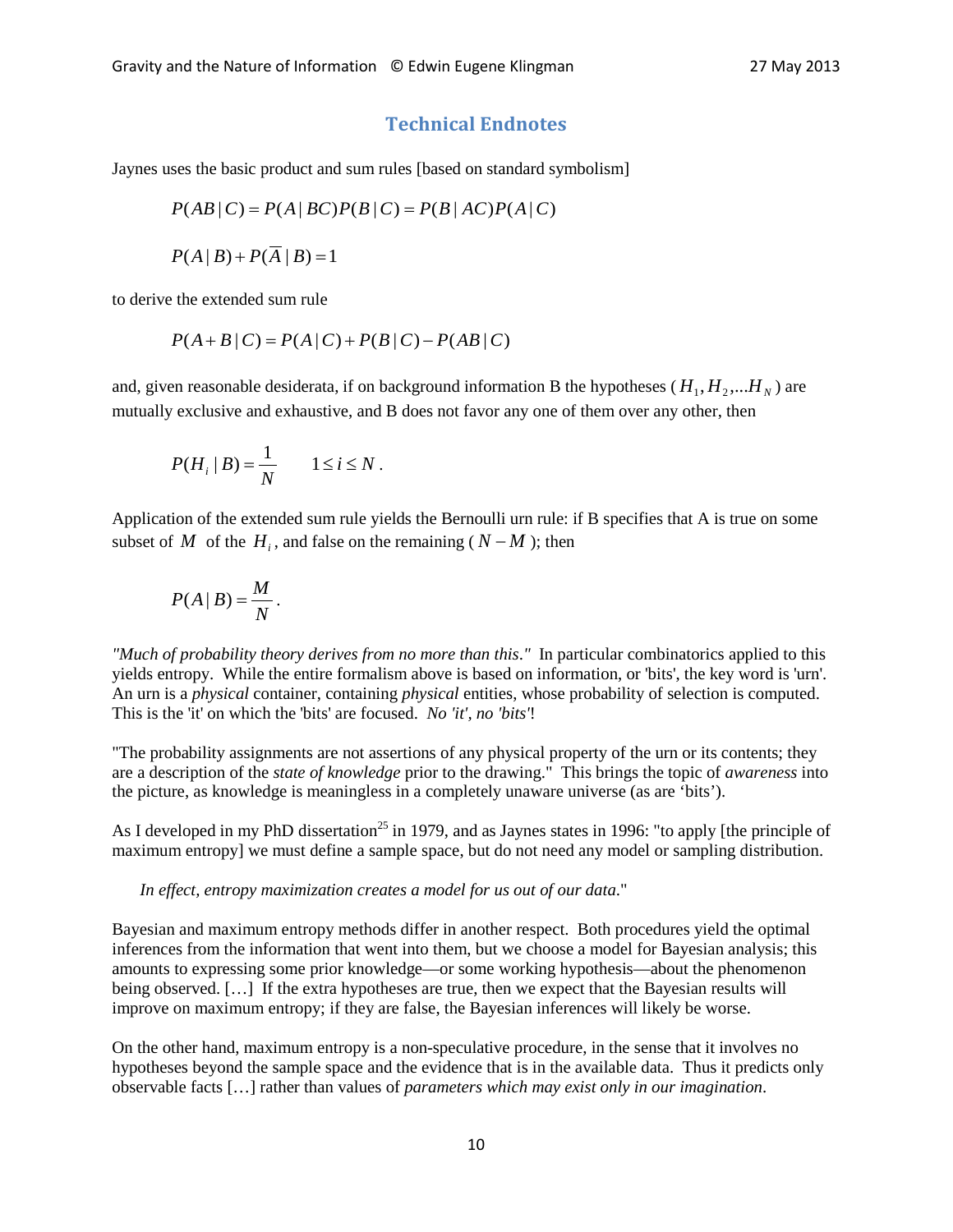#### **Gravity is anti-thermodynamic**

Smolin: "…gravity subverts ideas about thermodynamics. […] *Gravitationally bound systems are antithermodynamic*. […] Consider a planet around a star. If you put energy in it will move to an orbit farther from the sun, where it moves slower. So putting energy in decreases the speed of the planet, and this lowers the systems temperature because the temperature is just the average speed of things in the system. Conversely, if you take energy out of it, it falls toward the star and moves faster."

#### **Two different Entropies:**

Jaynes<sup>6</sup> notes: "...a persistent failure to distinguish between the *information entropy, which is a property of any probability distribution, and the experimental entropy of thermodynamics, which is instead a property of a thermodynamic state… [Many] authors failure to distinguish between these entirely different things [leads to] proving nonsense theorems*."

For example, the *Holographic Principle* in which the addition of a photon with wavelength equal to black hole diameter adds corresponding mass which results in a particular increase in surface area of the black hole. The argument can be entirely formulated in terms of *energy only* with exactly the same result. The black hole surface has nothing to do with information, but entropy arguments applied to the black hole have been used to justify the holographic principle as an informational phenomenon. It is not.

#### **Kerr-Schwarzschild 'ring' model of the electron**

Burinskii describes<sup>19</sup> the *Kerr-Schwarzschild 'ring' model* of the electron, a static solution to Einstein's field equations formulated as a low-energy string (which I see as analogous to Fourier analysis of 'orbits' in atoms and molecules.) I don't believe his description provides for particle creation and annihilation (other than as QFT-like operator events); a C-field description provides a *continuum-based* evolution of particles from a *perfect fluid* vortex at LHC collision energies. The approaches described by Burinskii and others lead to various *soliton* solutions of Einstein equations; my approach leads to a torus solution which corresponds to his 'singular ring'. In this regard we both

*"arrive at the extremely unexpected conclusion that gravity […] may lie beyond quantum theory and play a fundamental role in its 'emergence'."*

## **Yang-Mill fields**

Superficially, electromagnetic fields induced by charge current density are identical to gravitomagnetic fields induced by mass current. The Yang-Mills nature of gravity completely changes the picture. Based only on the form of the weak field equations of relativity, the behavior of the gravito-magnetic field would be identical to the behavior of the electromagnetic field. But electromagnetic circulation, traveling with a charged particle, has equivalent mass, but no charge, hence does not 'self-induce'. The gravitomagnetic field traveling with the particle *does* add momentum (mass current flow) and is *sourced* by momentum, hence it "induces more of itself". This crucial difference between linear and nonlinear does not show up in coupling constants! Analysis of the weak field equation (*linearized* version of Einstein's nonlinear field equation) has focused on the coupling constant, so it's been believed (since 1885) that the C-field is too weak to be of consequence. Yet representing the C-field by a linearized equation does not make the C-field linear. It only makes the equation solvable, it doesn't realistically represent the C-field in regions of high mass density, such as particles and black holes, where nonlinearity reigns. So we must 'recover' nonlinear behavior while 'retaining' solvability. The *n-GEM* model does this.

#### **Disclaimer:**

I've quoted Lee Smolin's new book<sup>2</sup> many times. I do so because he is excellent at analyzing the current state of physics and summarizing concepts and conceptual problems. This is *not* an endorsement of his theories and answers to these problems, only an appreciation of the effort he has put into seeing problems.